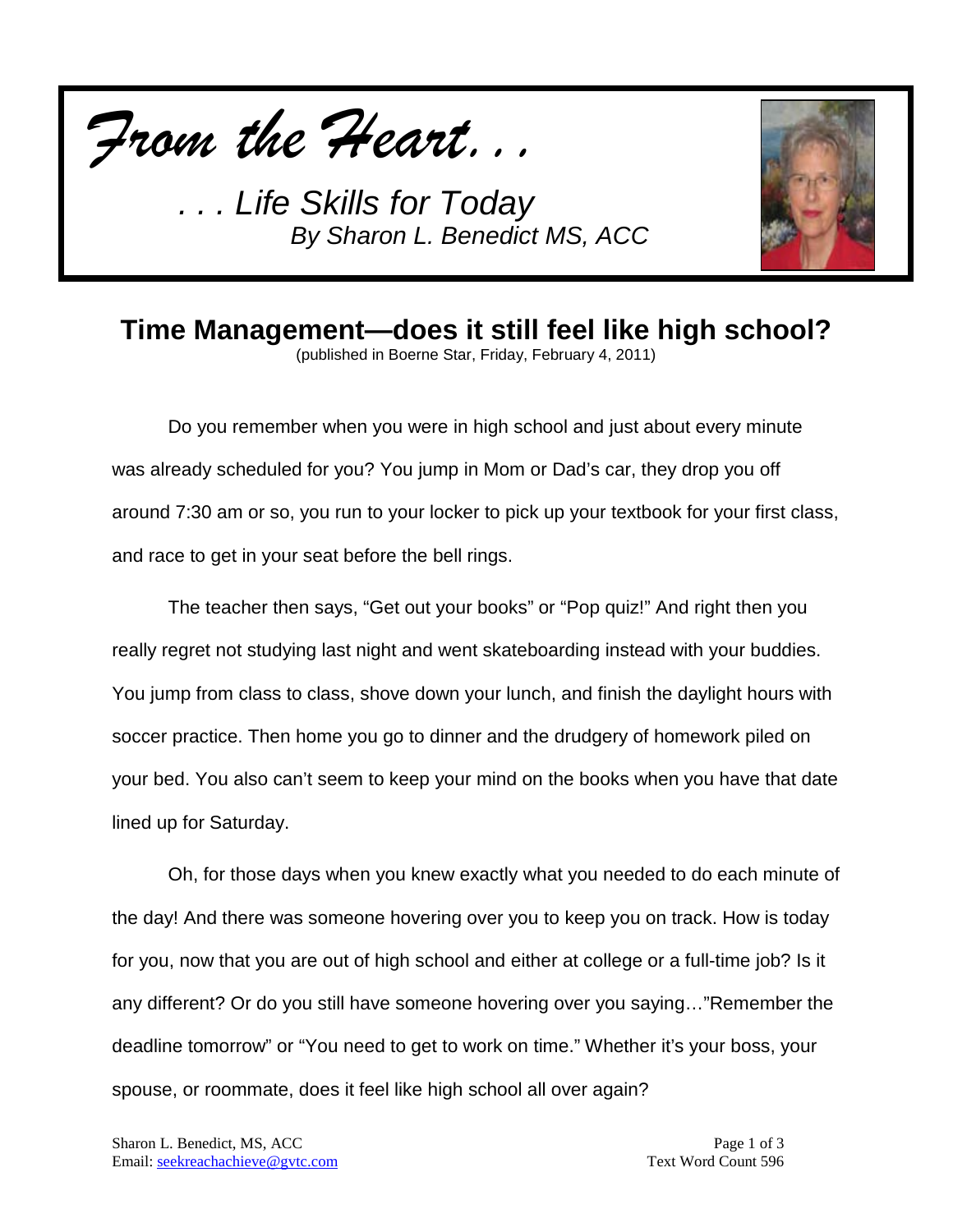Hopefully, you have moved on from those more adolescent years of hearing yourself say, "Oh, Mom, chill out. I'll get it done!" You sure wouldn't want to say that to your boss, would you? So, let's assume we have all grown up, are a little older, and wiser too.

Think about your day, week, month, and year. Do you know where your hours go each day? When we think about time management, we are trying time itself, ourselves, projects, and other people in our lives. No matter how chaotic things seem to get, time can be managed the SMART way. Doing some SMART planning/goal setting, and getting the desired results or outcomes involve the what, why, when, where, with whom, and how of your everyday life. The acronym, SMART, begins with the "S" of SMART.

This means goals should be clearly defined and emphasizes what you want to happen and why. Specifics help you focus on what you are going to do. Use direct action words to describe what you want to do. For example, "I want to lose 10 lbs" is specific, not "I want to lose weight." In this month's articles, we will cover the other letters of SMART—"M" for measurable, "A" for attainable/actionable, "R" for realistic/relevant, and "T" for time-oriented/time phased.

As you consider each letter and what they mean for your life and the way you use your time, here are a few tips to get started. Other tips will follow in each article this month.

- *Stay focused on what is important/not what is seemingly urgent; and know the difference (Now, Later, Never)*
- *Stay in the moment while seeking mastery and desired outcome*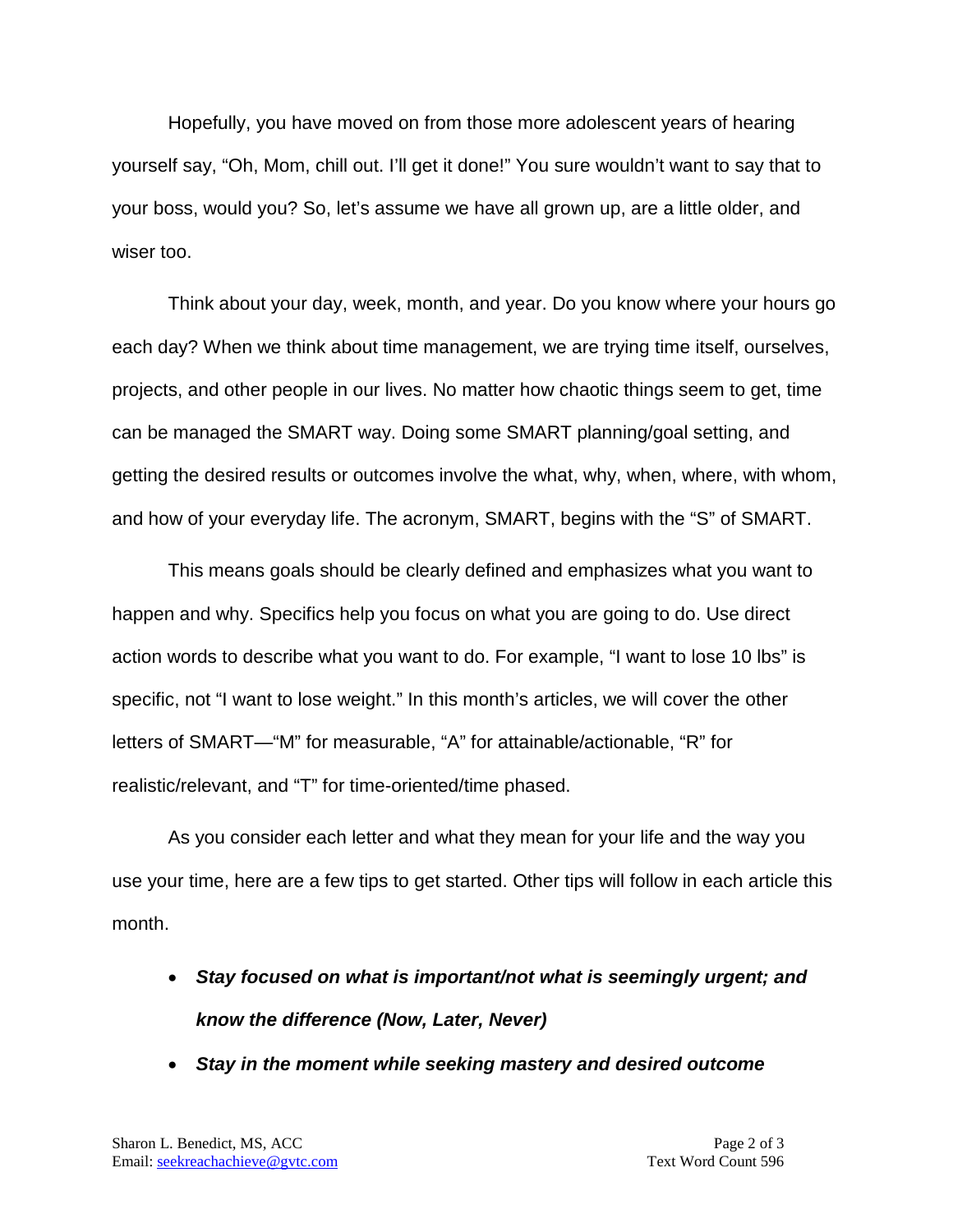- *Commit to defined priorities based on your core values and intrinsic motivators (motivated from the inside out, not solely by external or extrinsic pressures; intrinsic= I want to; extrinsic= I should)*
- *Schedule time for important matters; get home at a set time—and do not exceed it! Quality time include Quantity time too!*

*\*\*\*\*\*\*\**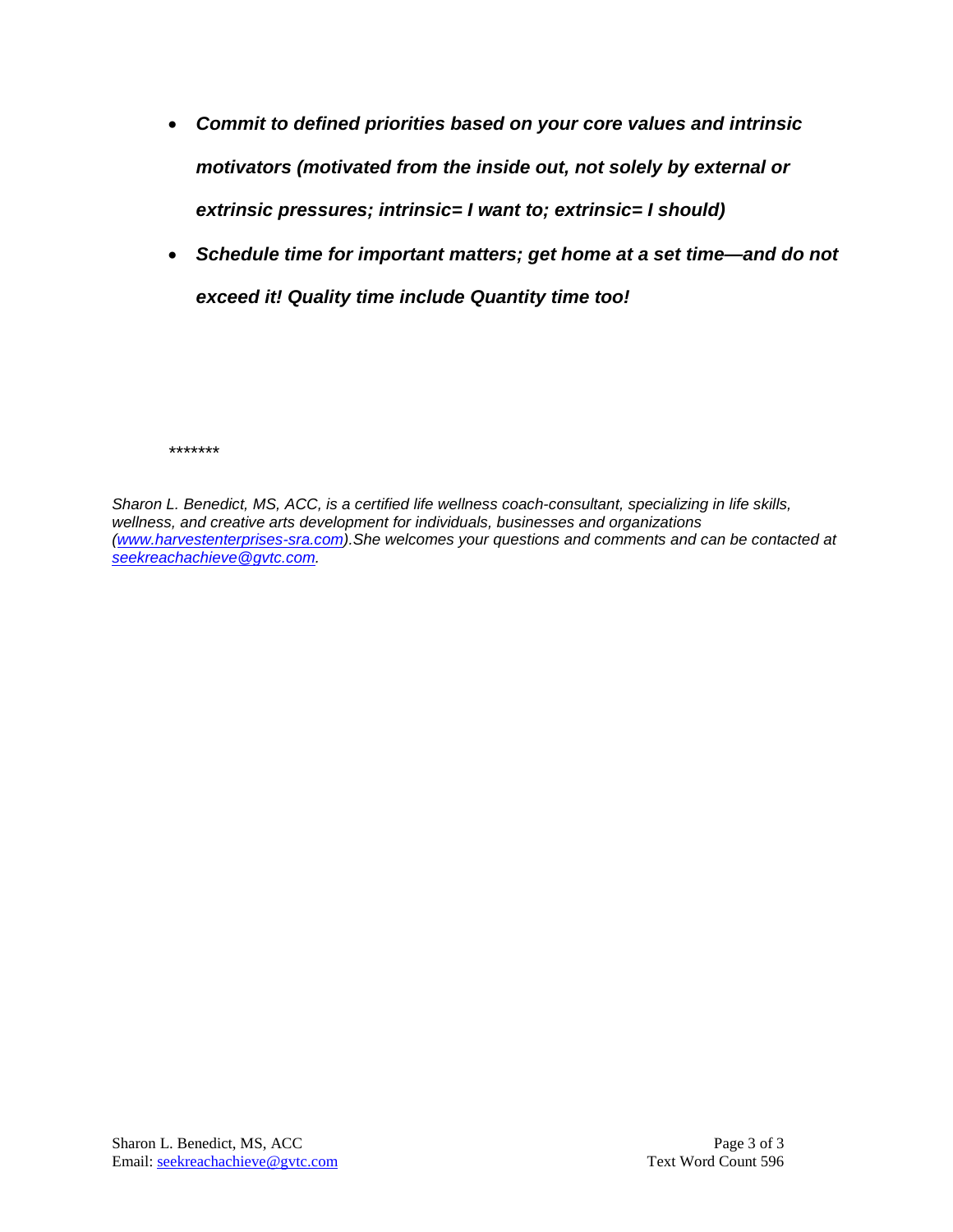



## **Time Management, part 2—what is the "M" in SMART?**

(published in Boerne Star, Friday, February 11, 2011)

In the last article, I asked you to think about your day, week, month, and year. Do you know where your hours go each day? When we think about time management, we are trying to manage time itself, ourselves, projects, and other people in our lives.

No matter how chaotic things seem to get, time can be managed the SMART way. Doing some SMART planning/goal setting, and getting the desired results or outcomes involve the what, why, when, where, with whom, and how of your everyday life. The acronym, SMART, begins with the "S" of SMART.

For "S," I noted that goals should be clearly defined and emphasize what you want to happen and why. Specifics help you focus on what you are going to do. Use direct action words to describe What you want to do. For example, "I want to lose 10 lbs" is specific, not "I want to lose weight."

**The "M" of SMART** means that goals are Measurable. Goals are manageable through a short-term as well as a long-term process. When you can measure your progress, you can then build confidence that shows change has occurred; and continue to stay on track toward reaching your target dates. You may wonder, "How do I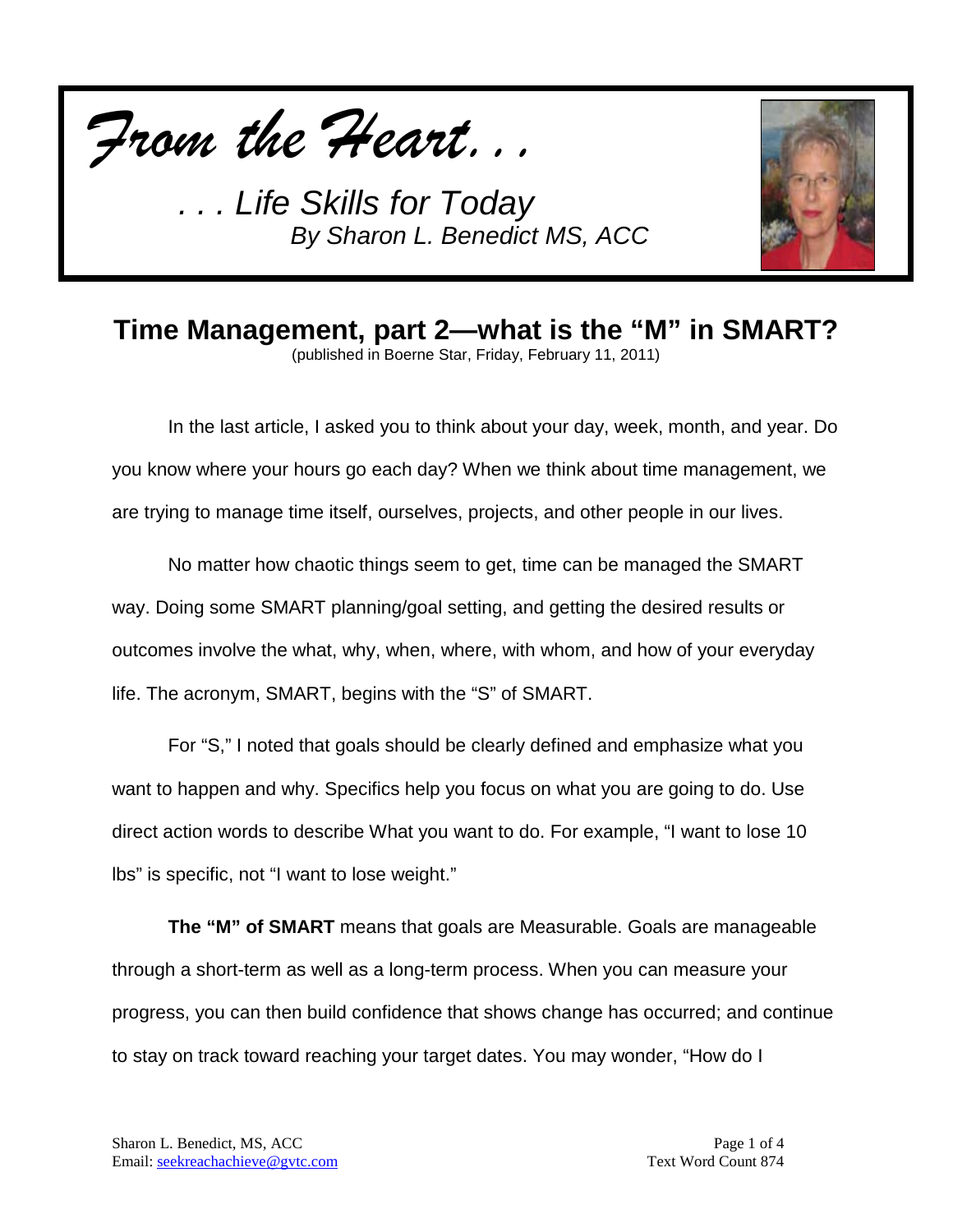measure my progress in reaching my goals?" Here are a few basics about the process of measuring your progress.

- **Establish the fundamental process first.** 
	- o **What** is your goal, short-term and long-term? Choose one goal to focus on so as not to overwhelm you.
	- o **Why** are you committed to that goal? Your answer will be your motivating drivers for staying on course.
	- o **When** do you want to achieve part (short-term) and your entire goal (longterm)?
	- o **Where** do you want to work on your goal? This refers to your physical location—i.e. work, home, fitness center, college/university.
	- o **With whom** do you want to assist or participate in reaching your goal? You may want to ask a friend, family member, co-worker, an advisor or counselor, a trainer, a life coach.
	- o **How** are you going to achieve your goals? This refers to specific day to day, week to week, month to month processes that help you stay motivated and reach your goal (i.e. goal=save money; the first week I am going to reduce my dining out by one night a week and place saved money into a separate savings account. I will do this for one month; then reduce my dining out with one more night eating at home; I will then place the saved money into my separate savings account. I will repeat this until I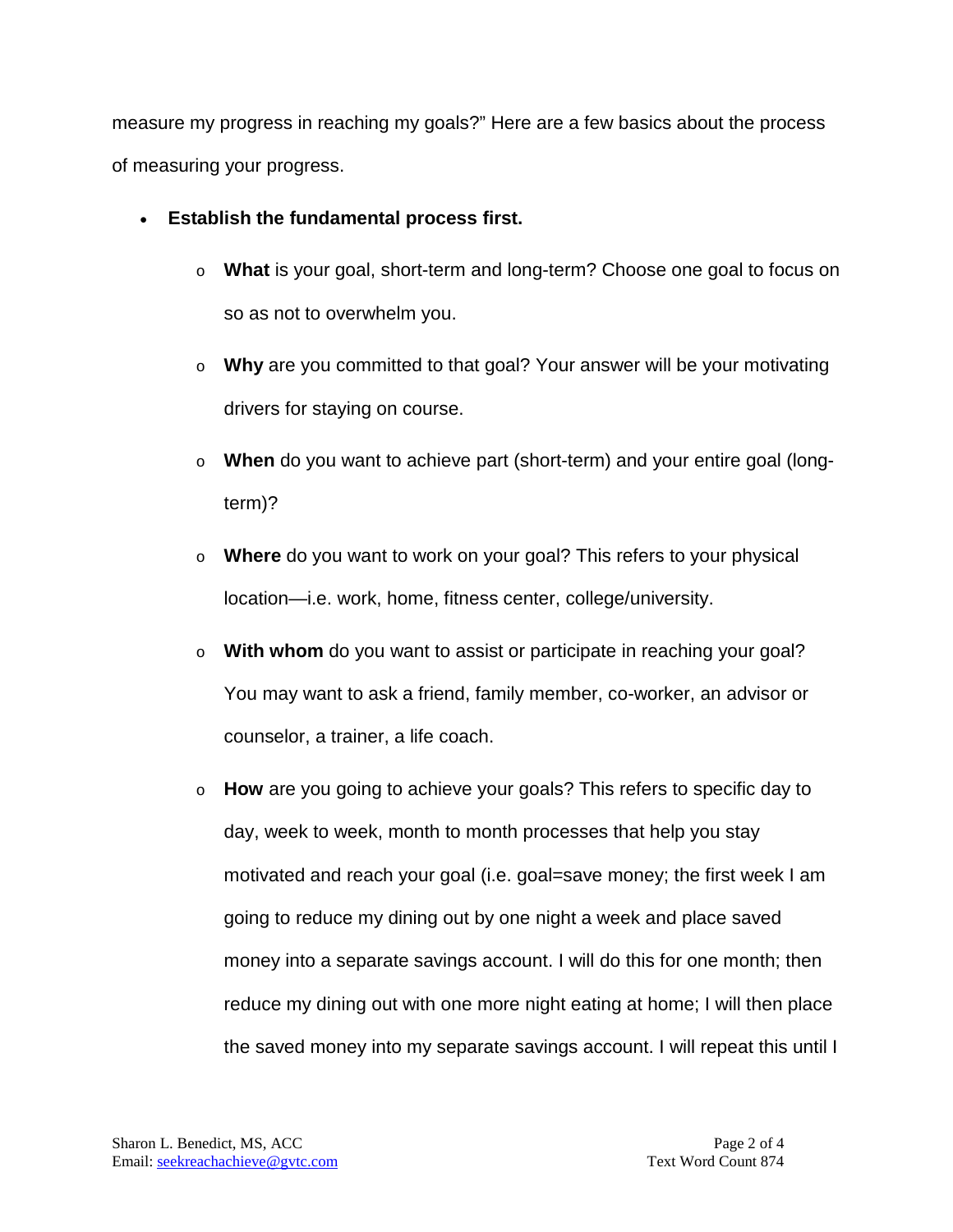reach the amount I want to save each month and continue until I reach my savings goal for each following year.)

- **Use the** *WHAT, WHY, WHEN, WHERE, WITH WHOM, & HOW* **measures above as natural components of the fundamental process day by day.** Don't miss one of these measures since they are the specifics of your desired goal. They become natural parts of the journey that you track.
- **Follow the fundamental process to make the measures valid.** No matter how good our intentions are in setting goals and the means to reach them, we must be committed to the process each day, week, month in order for the measures to provide evidence of our progress toward the goal. But always be flexible with yourself. Life happens and interruptions occur out of our control. Just simply shift one or more of the measures, recalculate, and keep moving forward.
- **Improve the quality of the measures by utilizing available technologies.**  Utilize your computer, calendars/day planners, journaling; anything techie that will keep you motivated and on focus throughout the time frame you have established. You will then produce objective results every time.
- **Identify certain trigger points in the process that you can translate into measurable points in time.** This basic part of the measuring process is essential to personally assess where you are in the journey of reaching your goal. These trigger points (i.e. lost 2 lbs the first month; saved \$100 the first month) are giant motivating leaps for you to continue the journey each week and month you travel.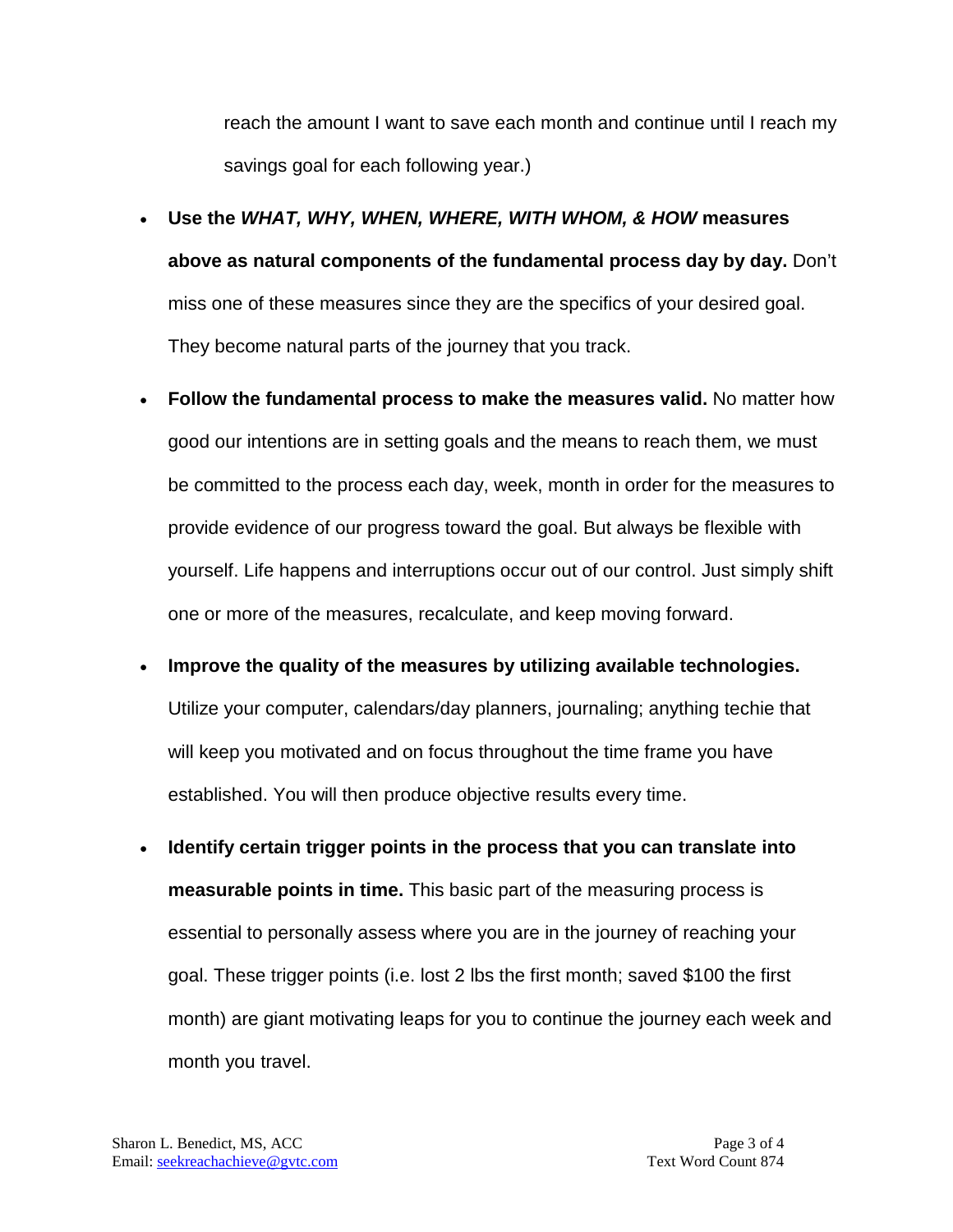Can you think of anything I may have missed here? If so, feel free to email me. I would love to hear it. I'm sure I probably missed something.

In the next article, "A" for SMART will be covered. Here's one hint: Goals that are most important to you, Attainable and Actionable, say you have begun to figure out ways you can make that goal come true. While you contemplate this part of SMART manage your time and goals, here are some additional tips I promised:

## *1. Take a 15 minute break each day for a quiet moment alone ("pause") to rest your thoughts.*

- *2. Delegate tasks when possible.*
- *3. Avoid procrastination (honestly appraise your own indecisions/delays).*
- *4. Take the stress out of work and home life.*
- *5. Organize home and office space to be more time efficient and user friendly.*

*\*\*\*\*\*\*\**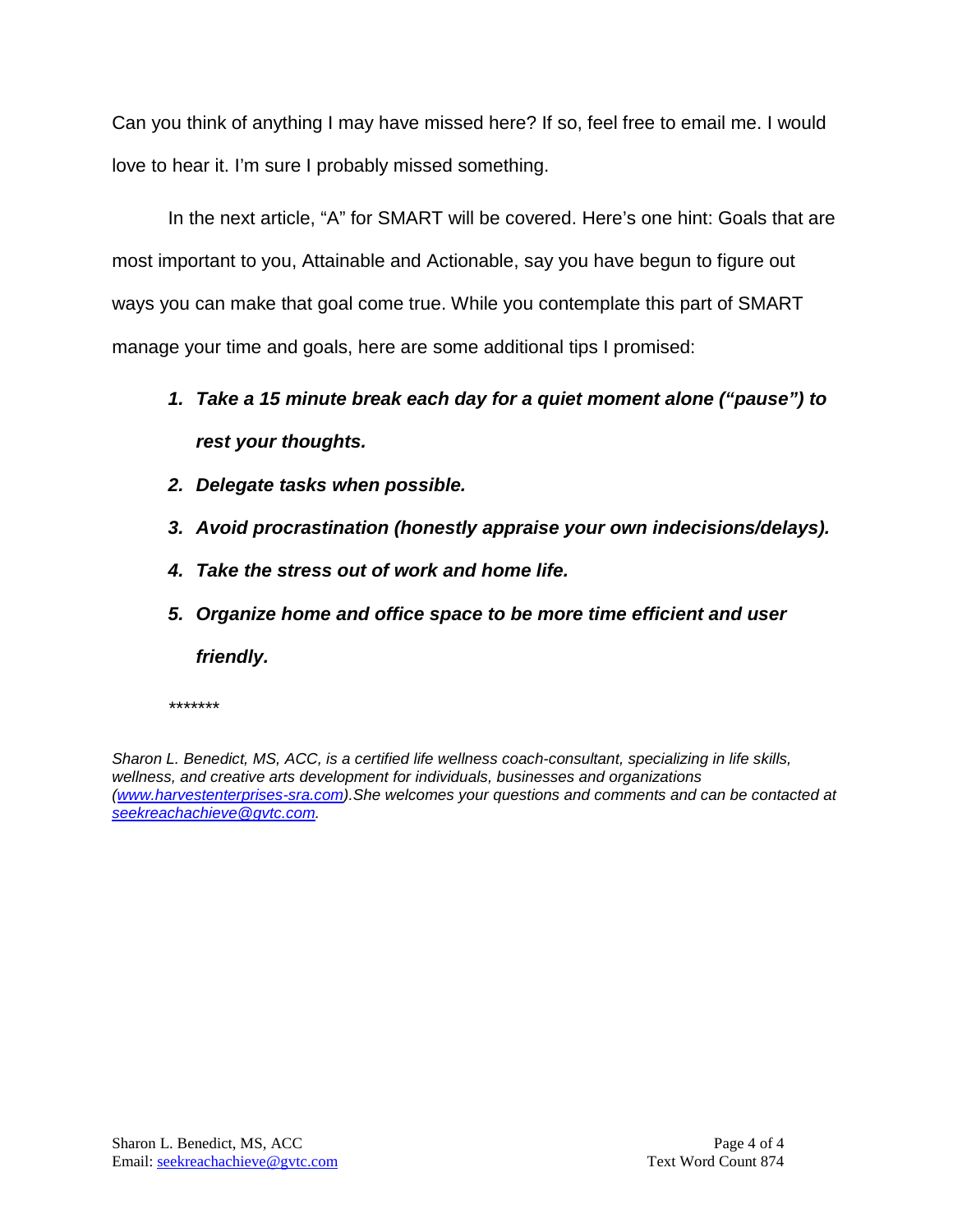



**Time Management, part 3—what's "A" in SMART?**

(published in Boerne Star, Friday, February 18, 2011)

So far, we have covered the first two acronym letters for "SMART" time management. For "S," goals should be clearly defined and emphasize what you want to happen and why. Specifics help you focus on what you are going to do. Use direct action words to describe What you want to do. For example, "I want to lose 10 lbs" is specific, not "I want to lose weight."

The "M" of SMART means that goals are Measurable. Goals are manageable through a short-term as well as a long-term process. When you can measure your progress, you can then build confidence that shows change has occurred; and continue to stay on track toward reaching your target dates.

Today, the "A" for SMART are goals that are most important to you, Attainable and Actionable say you have begun to figure out ways you can make that goal come true. You develop the attitudes, abilities, skills, and financial capacity to reach them. You start to see previously overlooked opportunities for bringing you closer to your goals.

Attainable goals are mastered in bite-size pieces; and not so far out of reach that your motivation and confidence is shaken along the way. Good intentions do count, but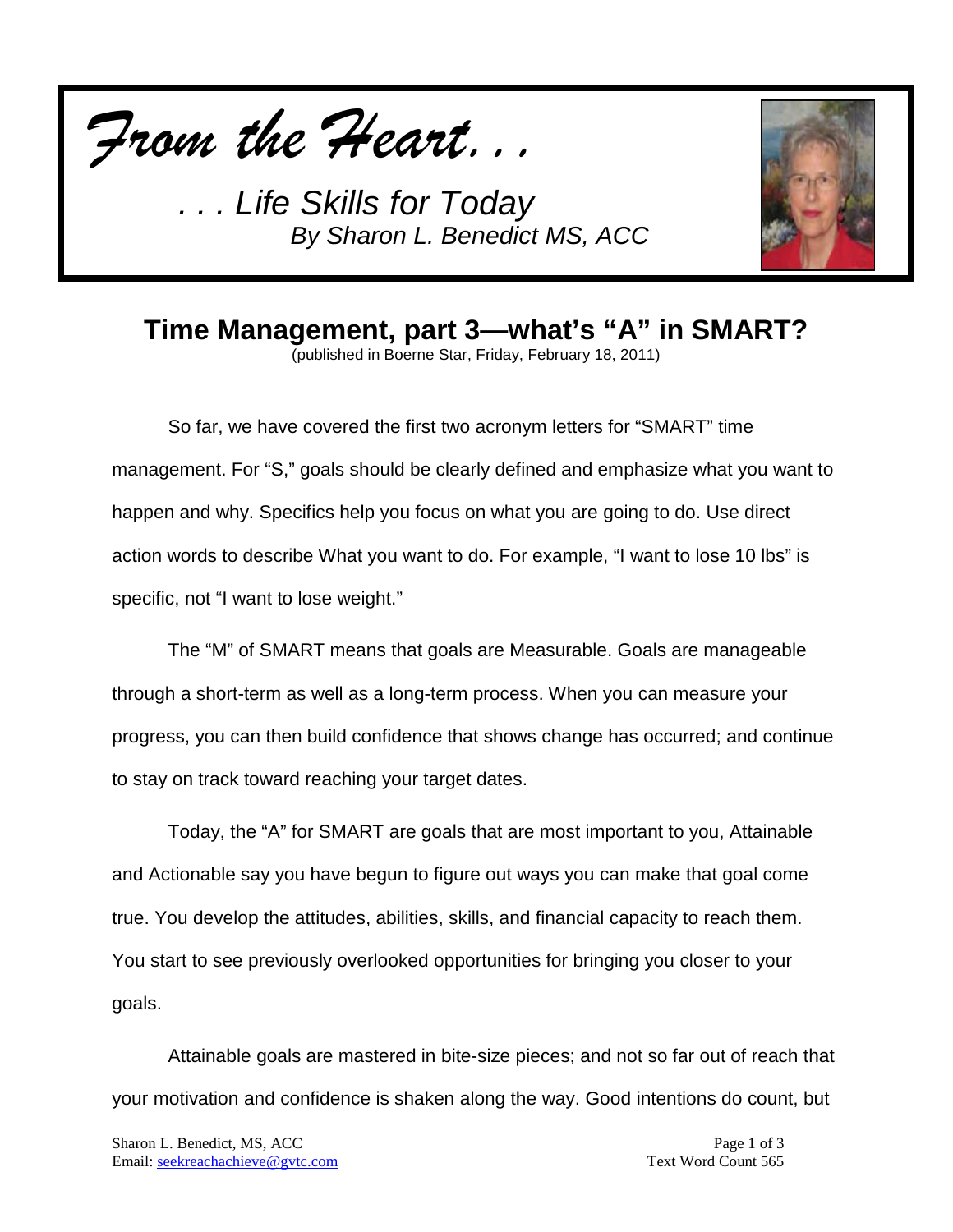those nagging gremlins will try to tell you that it's too much for you and just forget it. The goal needs to stretch you just enough so you can feel you can do it. You are in direct control of your step-by-step actions. If you seek to lose 20lbs in just one week, we all know that it's not only unattainable but also unrealistic. A goal of loosing 1lb every one or two weeks is definitely attainable and realistic in achieving your ultimate goal.

This also holds true if your goal is to increase your savings. When you commit to reducing the number of nights you dine out and put that money in your savings account instead, you establish an attainable goal. Trying to put thousands of dollars in your savings account initially, when your budget doesn't allow for it, is definitely unrealistic. Very soon you will be quickly discouraged when the bills come due or you have a surprise expense you didn't know was coming.

The letters "R" and "T" of SMART will be covered in the next article, with these hints—"R" is for realistic goals that are relevant doable goals. It's not a vertical climb but an achievable slope with the skills needed already available. "T" stands for timely goals set in a time frame that successfully moves you through the short-term and long-term strategies.

While you contemplate this week this SMART acronym, here are four more time management tips to consider:

- *1. Do most important tasks during most productive hours.*
- *2. Simplify, avoid unreasonable deadlines, reduce unnecessary interruptions, monitor telephone time; turn off cell phone for a period of time in each day (while sleeping doesn't count!).*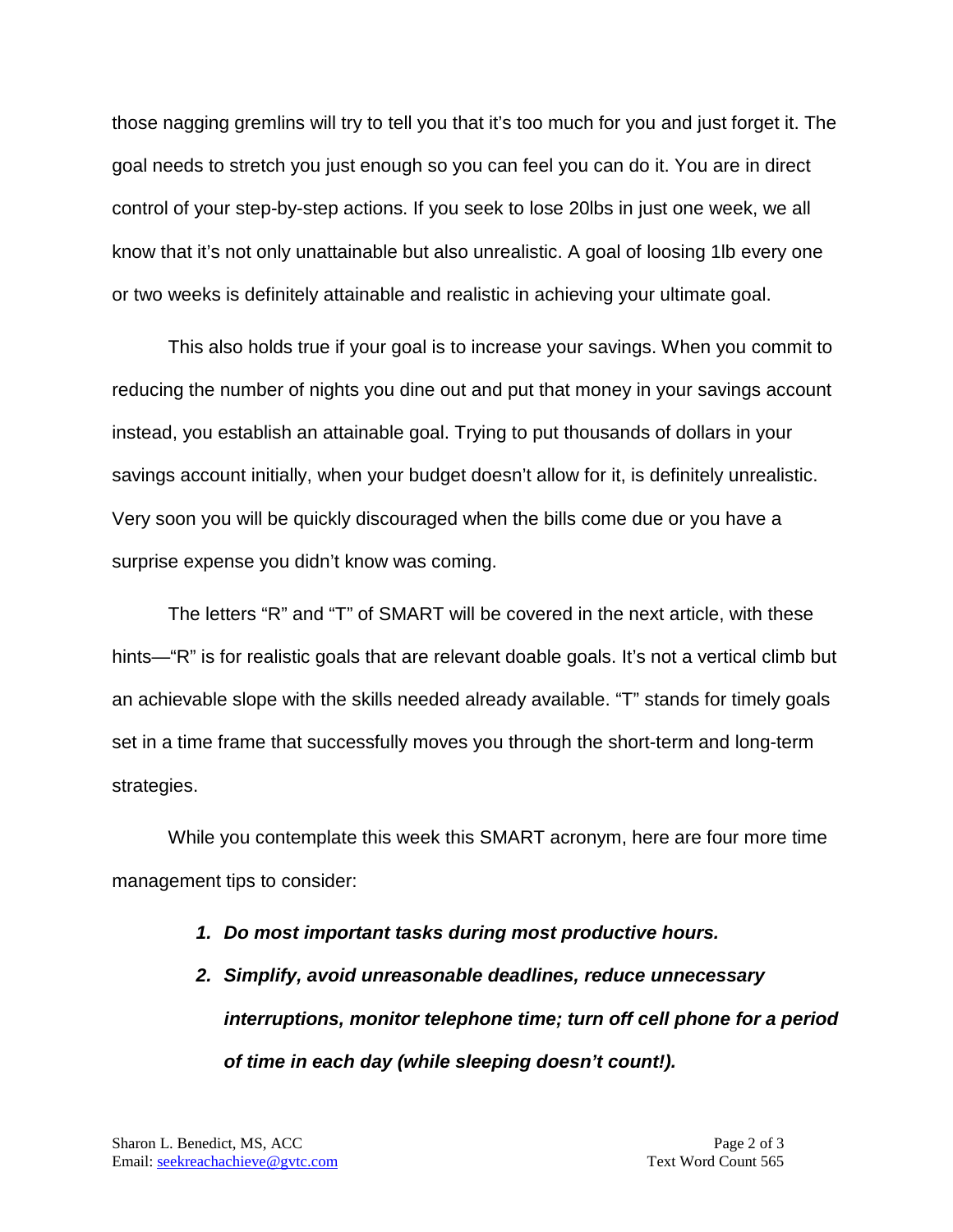- *3. Use your calendar to match your core values, goals, with scheduled activities; it is important to make sure you schedule in fun, R&R/personal development.*
- *4. Be a "team" player who knows your own personality style and others; enhance your communication/collaborative skills; willing to give credit where credit is due.*

*\*\*\*\*\*\*\**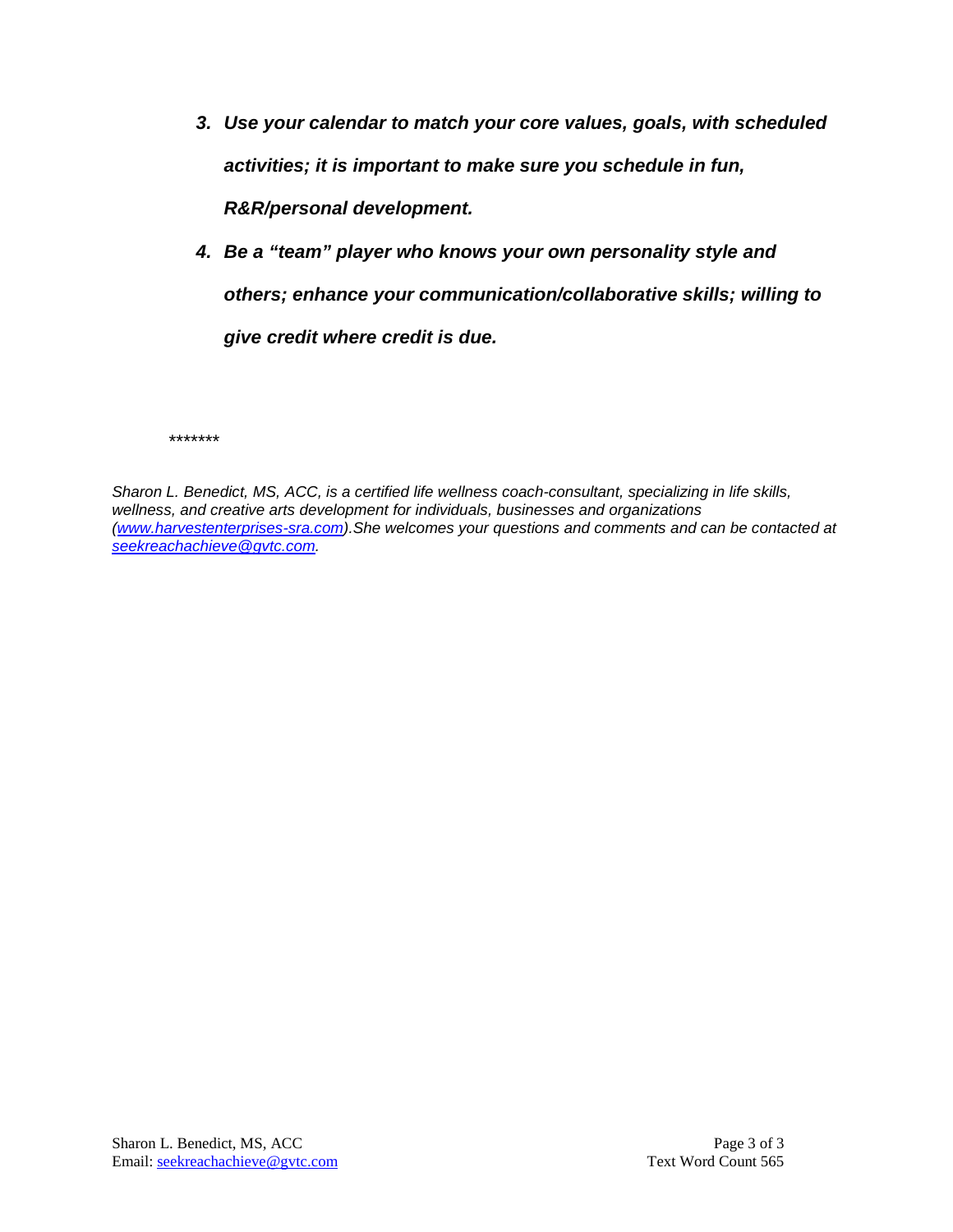



**Time Management, part 4—the rest of SMART**

(published in Boerne Star, Friday, February 25, 2011)

Throughout this month's articles, the acronym letters for "SMART" time management related to your life goals has been covered. In review, "S" goals should be clearly defined and emphasize what you want to happen and why. Specifics help you focus on what you are going to do. Use direct action words to describe *what* you want to do.

The "M" of SMART means that goals are Measurable. Goals are manageable through a short-term as well as a long-term process. When you can measure your progress, you can then build confidence that shows change has occurred and you are on track toward reaching your target dates. The "A" for SMART are goals that are most important to you. Attainable and Actionable say you have begun to figure out ways you can make that goal come true.

You begin to develop the attitudes, abilities, skills, and financial capacity to reach them. You start to see previously overlooked opportunities for bringing you closer to your goals. Attainable goals are mastered in bite-size pieces; and not so far out of reach that your motivation and confidence is shaken along the way.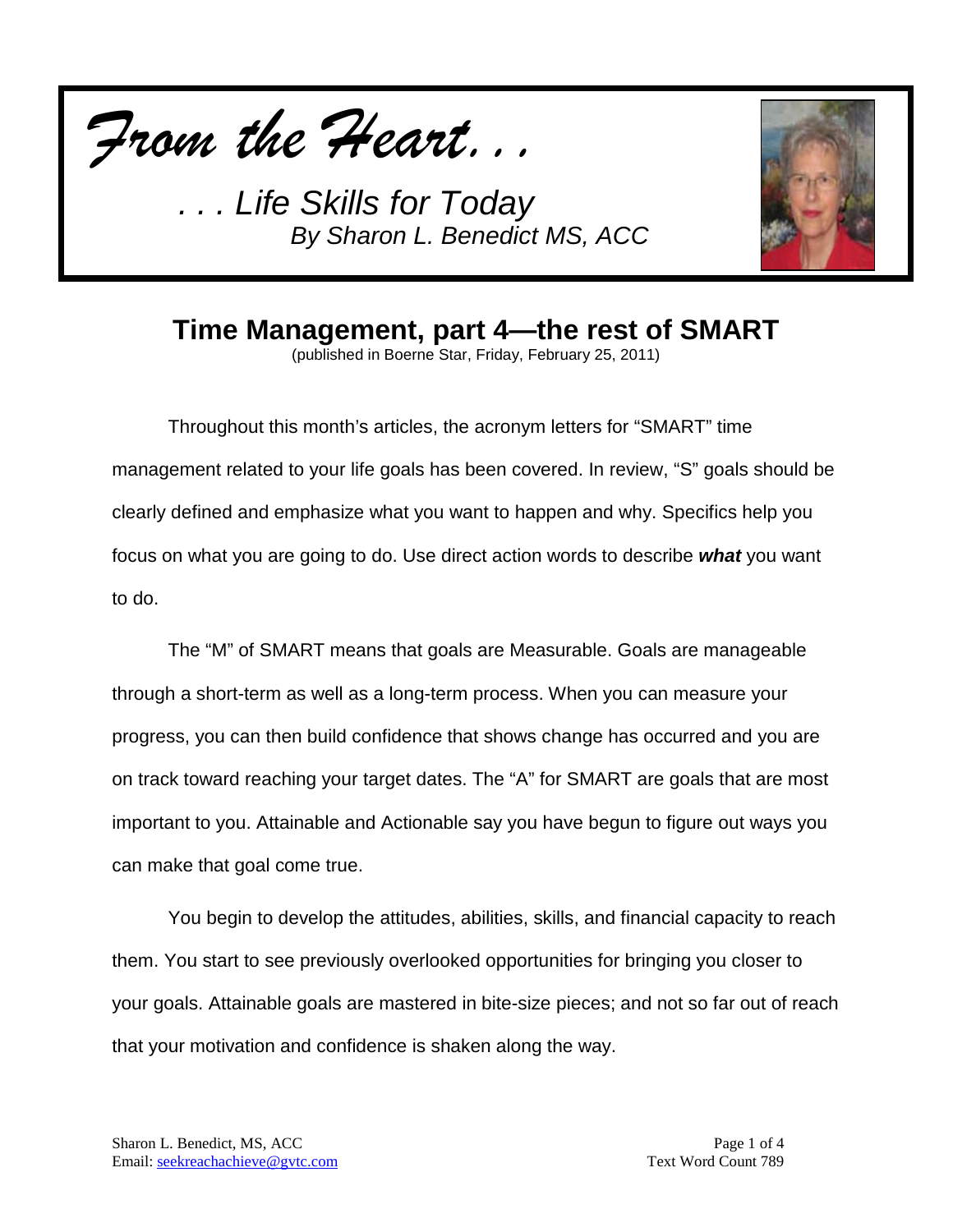To finish out this month's focus on time management, the "R" of SMART says *Realistic* goals are relevant doable goals. It's not a vertical climb but an achievable slope with the skills needed already available. Your overall strategy and goals allow for a gradual progress toward achieving your goal. This strategy stretches you and even pushes you a little but won't break your commitment or ability to keep moving forward. It supports where you are in the moment.

Setting a "never again" goal, whether with eating cake or chocolate, needs to be clarified when setting the specifics. Too difficult of a goal sets you up for feelings of failure. Instead, think about what outcome is best for your own health and wellbeing. What other ways can you state your goal and are more realistic? How about focusing on the positive rather than the negative? It may be more realistic to currently commit to eating an extra piece of fruit per day as you work towards reducing your intake of cakes and cookies. But make sure the goal takes some effort! Set the goal high enough for a satisfying accomplishment.

The "T" of SMART means *Timely* goals are set in a time frame that successfully moves you through the short-term and long-term strategies. For example, you can start with next week, in three months, six months, then two years. Choose whatever supports your specific, measurable, attainable, realistic goal. Don't be too vague; set a time that says this goal is important in your life and has a sense of urgency motivating you to action now with each step.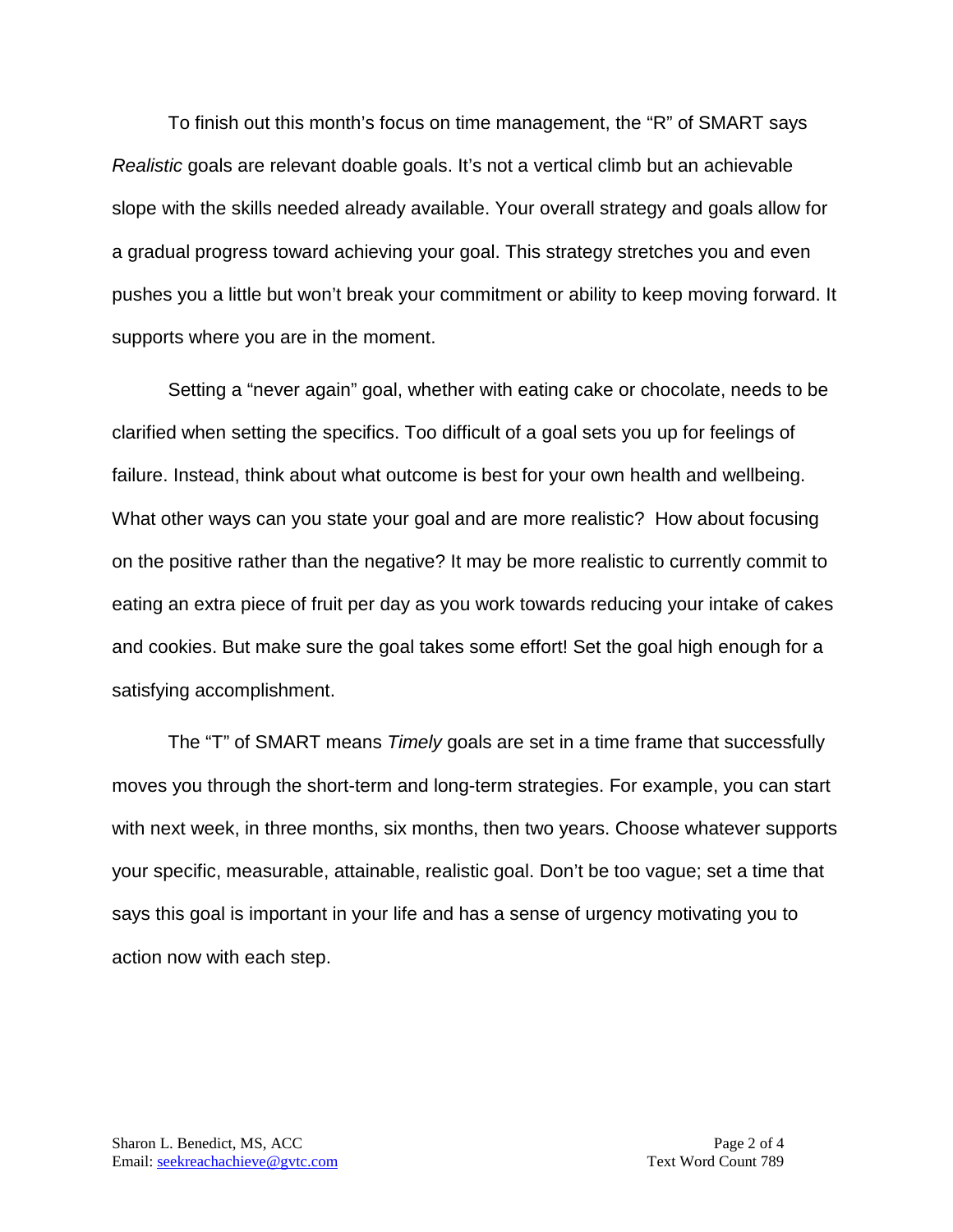As you contemplate how to incorporate SMART time management and goal setting into your life, here are some final tips to consider:

- *Learn to politely say "No." Sometimes God's best is "No."*
- *Seek excellence, not perfection.*
- *Garner Quiet Time at Home & Work = "ME" time*
- *Important but often neglected—Give dedicated time for your spiritual life. Read sacred and meditative books, be active in your church or synagogue; be part of an active home support group.*

It is important to understand that although planning may set the course, it doesn't always control the outcome. Knowing how to flex with the breeze or twisting gale is one of life's valuable gifts. Achievements are great, but life is truly lived by the lessons we learn and the relationships we are blessed with. These truths do not make planning irrelevant. Quite the contrary, we have all heard the axiom, *"People who fail to plan, plan to fail."* 

Strategic planning definitely helps tip the scale more in your favor—for tomorrow, next year, even 30 years from now. Most life goals are built on small daily steps toward a larger goal. Begin to commit your time and dollars to specifically achieve your dreams and goals. Your time and money are intricately involved in the process of goal setting and daily living—where you live, work, utilize services, and every daily routine such as showering, breakfast, reading the paper, and watching your favorite TV program. Take a moment here to think about this statement—*Where ever you spend your money is where you spend your time & life!* Next month's articles will focus on career & money